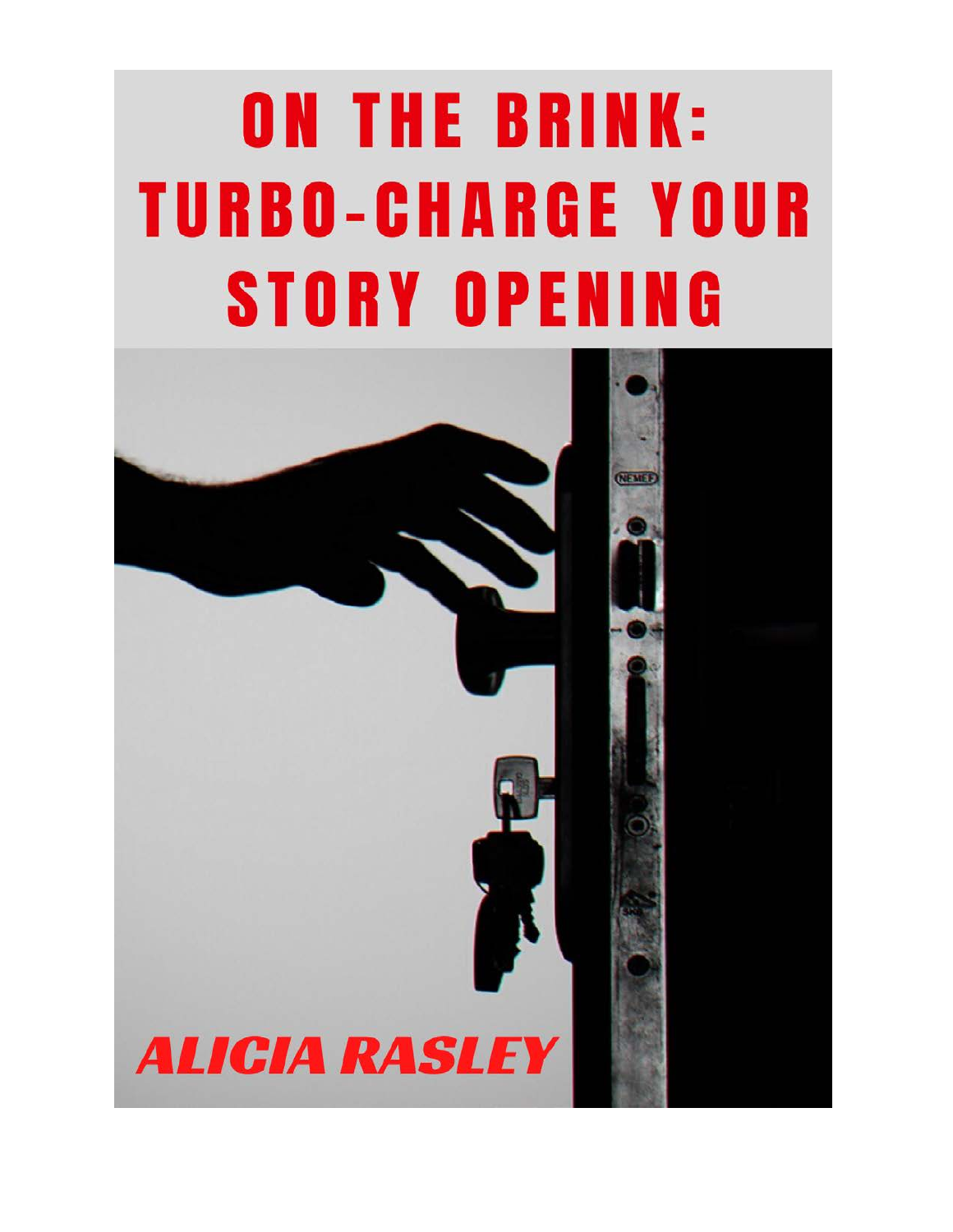### **On The Brink– Turbocharge Your Opening**

#### **c. 2020 by Alicia Rasley**

If the editors and agents and readers aren't grabbed by your first few chapters, they won't ask to see more. (They might not even finish reading!) So these chapters have to be terrific, first, and second, give the audience a good feel for what the entire book is about-- and, of course, hook them into wanting to read more.

To do this, you have to step back and be analytical about your book's opening. Some writers even leave writing this section till last, when they know what the entire book is about. But especially if you wrote that first chapter months, even years ago, you need to go back and read it over in light of what you've learned about writing and this story since.

I'll be blunt with you here-- most openings written a long time ago, before you got into the tone and theme of the book, aren't likely to fit the book anymore. I'm facing this now-- I crafted an opening suitable for a longer book than I now want this to be. The opening is funny and charming, but very leisurely. It's just not paced like the rest of the book, which has something important happening in every chapter. It's more the opening for a comedy than a mystery. (Mine's a meld of both, but more mystery than comedy.) So I'm going to be going back and sharpening the opening, keeping the basic events but cutting back on the extended comic riffs. I'm also going to do more to set up my internal protagonist theme of "a woman regaining control of her life after a trauma."

So I'm inviting you to do the same-- to put on your analytical hat and examine what your first three chapters need to be to appropriately open your book. This might well be not what your first three chapters ARE at the moment, so be prepared to rewrite. (I know how hard this is.)

Let's start then by thinking of what the editors and agents (and readers!) want out of the first three chapters (besides 15 misspellings on page 1 so that they can reject without reading anymore!).

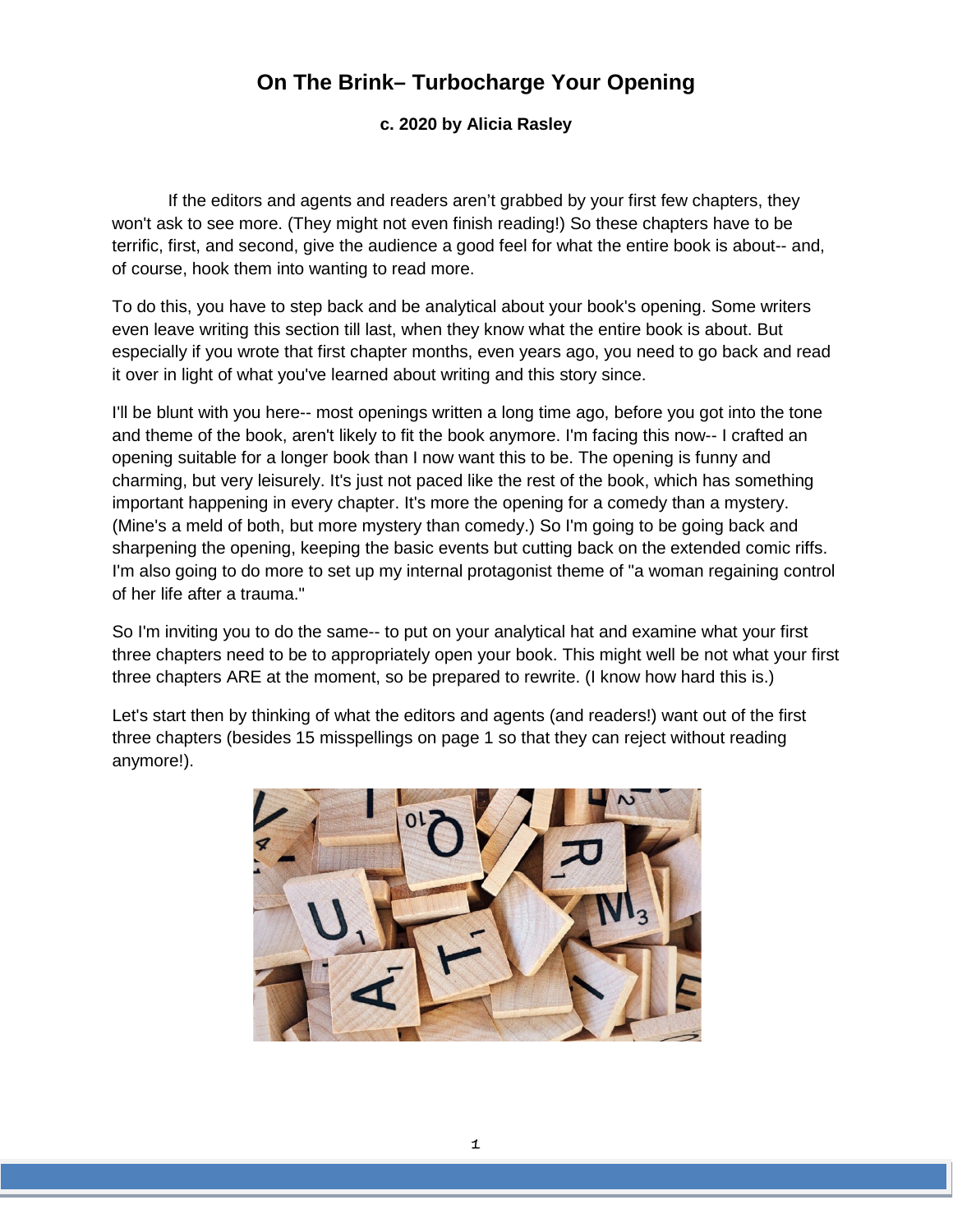## **WHAT DO THEY WANT???**

#### **Prose**:

They want to know you can write a coherent sentence, paragraph, page, chapter-- that is, that your prose style isn't going to drive them crazy. They probably don't need wildly creative or achingly beautiful prose… but rather they'll look for the style that is best suited for this story, or at least doesn't get in the way.

#### **Character:**

They want to get a sense of who the central characters are, especially what matters to them, what they care about, what their strengths are, and what problems those might bring. They want to get a sense-- but probably no more than a sense-- of what the characters' internal issues are. They want to have a good idea of what the characters' immediate motivation is for getting involved in this plot.

#### **Situation:**

They want an opening situation that involves and intrigues the reader, whether that includes some Hollywood-style hook or just a couple of likeable characters in some believable jam.

#### **Setting:**

They want to get an idea about where and when these people are and what relationship they have with that place (like in a small southern town in 1964-- she's a new resident; he's a civil rights worker from the north come to arrange a voting drive). If you can show that there's some issue in this place (like segregation) that will be explored during the book, the editors would like to see that set up here.

#### **External Conflict**:

They want the book's external conflict to be initiated fairly soon, perhaps in chapter 2 if not earlier. It doesn't have to be the full-blown conflict (say, the voting-rights drive) but some sign of the emergence of conflict (the freedom-rider arrives in town). They probably want to see how everyone (especially the protagonist) responds to the conflict in the beginning (this response is likely to be less than the response needed to solve the conflict-- save that till the end. :)

#### **Pacing:**

They're going to want to know that you can pace a chapter and a scene, that you have something essential happening in every scene, that you keep the story moving along, that you don't stop dead for pages of description, that your dialogue has a point beyond being charming and funny (that's my weakness-- charming, funny, nonessential dialogue... sigh).

#### **Tone:**

They want to get a sense of what tone the book will have. If it's a comedy, these first chapters should be funny... but funny in the way the rest of the book is funny. If it's going to be a leisurely, anecdotal book, then these chapters should set that up. If it's going to rival Arnold Schwarzenegger for action, then they'll want to get on that roller coaster on page 1.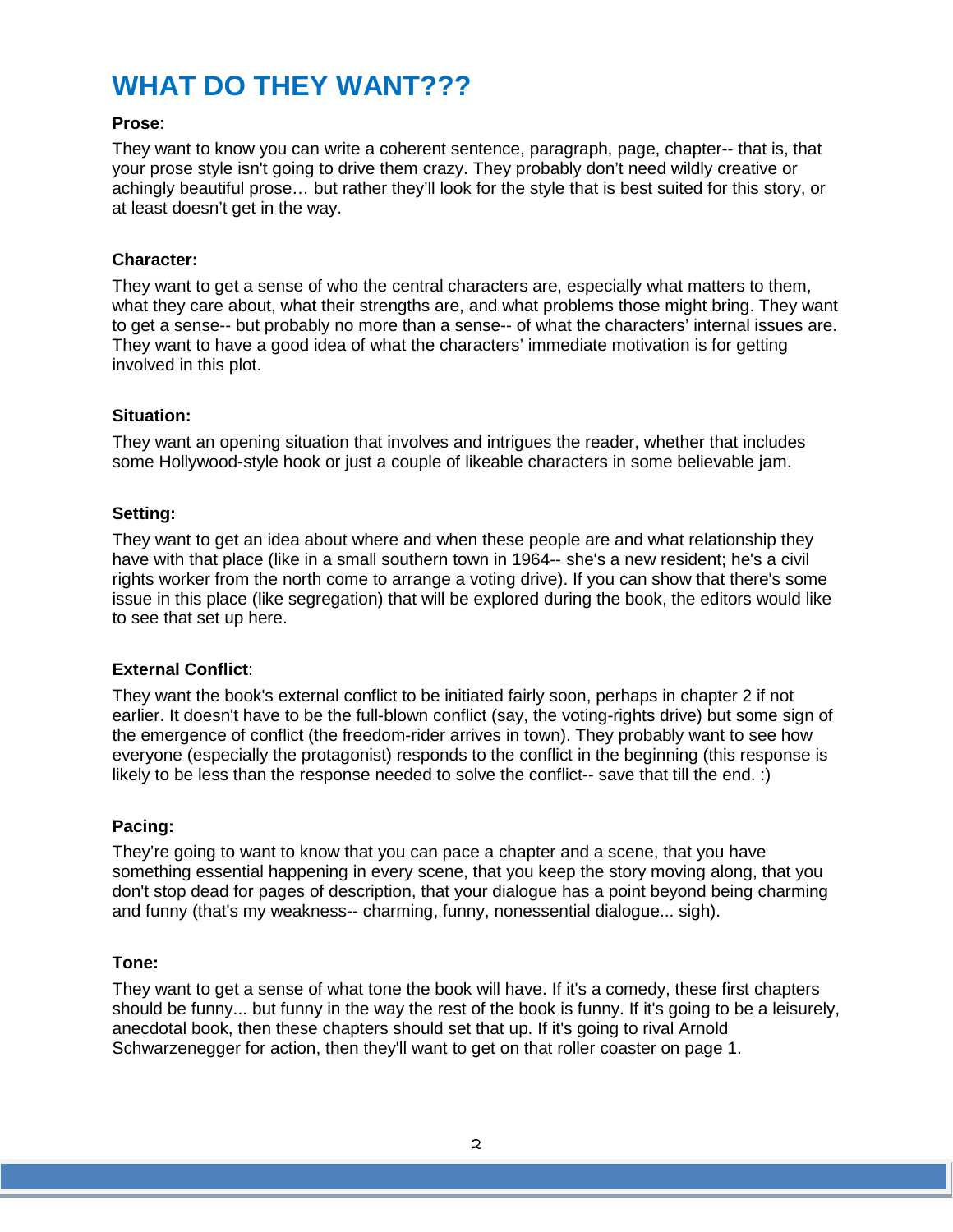## **CONSIDER THIS…**

So....

Here are some things to consider as you revise your opening for greater power:

#### **Some Purposes of Opening Chapters:**

- 1. Set up situation.
- 2. Show "old world"-- the environment before the events of the plot– the "**opportunity for change**."
- 3. Show **protagonist before the events** of the plot-- the "opportunity for change" and any goal.
- 4. Discover major characters– give the readers a **first glimpse of them and their situation**.
- 5. Give a sense of how these people **perceive** the world and themselves.
- 6. Initiate action with an **event** which shows all of the above.
- 7. Bring on the **external** conflict.
- 8. Use **coherent contradiction** to hint at internal conflict– maybe show it affecting the protagonist's actions.
- 9. Set up the **interpersonal dynamics**. How do these characters relate to each other? What are their issues?
- 10. Pose the major **story questions**.
- 11. Bring on the antagonist and his/her **initiating action**.
- 12. Start the protagonist's **action/reaction**.
- 13. Hint at **backstory** tell only what's necessary at this point, what is natural to tell.

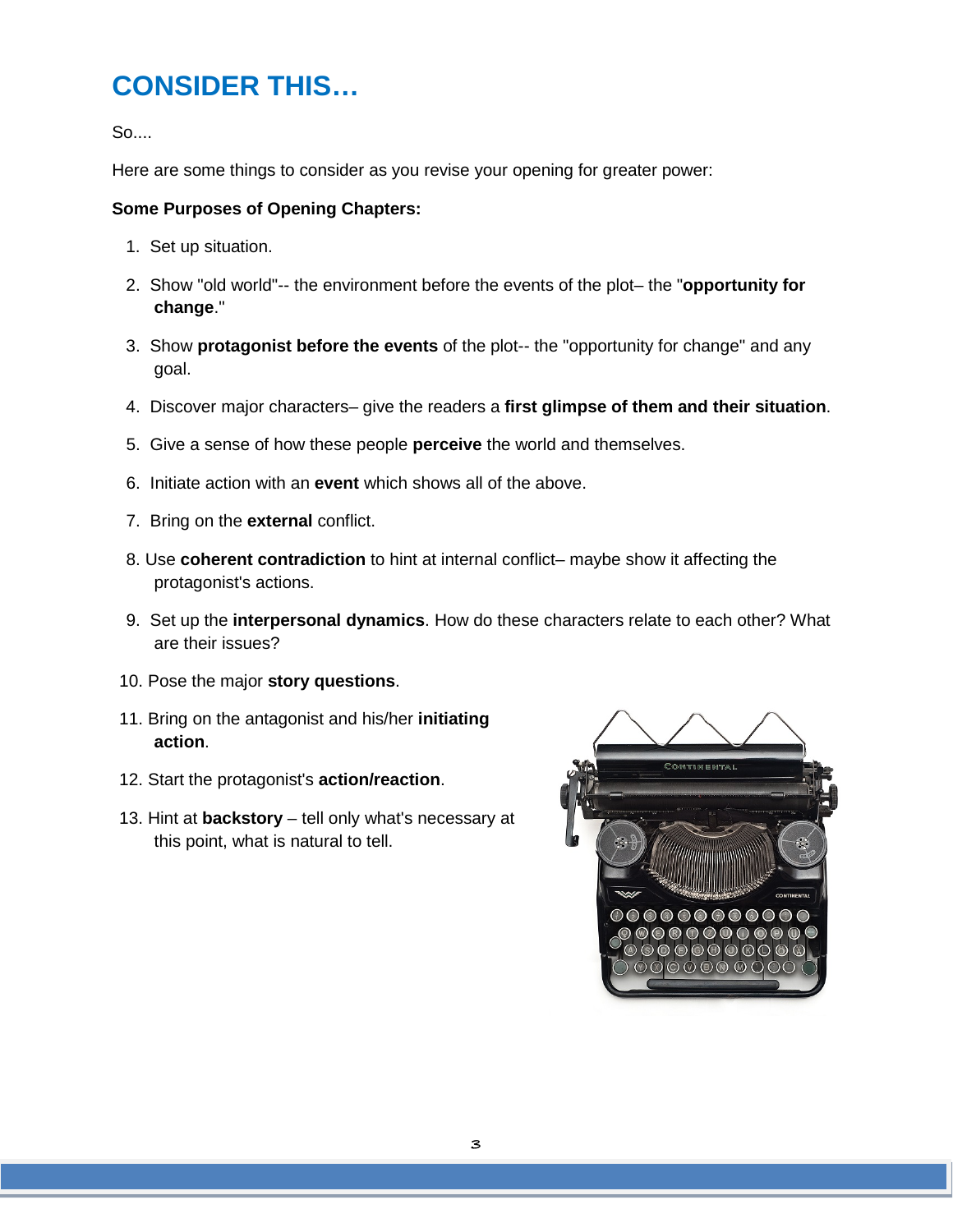## **Let's delve deeper into those considerations-**

#### **Discover the Characters:**

Look at your opening scenes. What do they say about the main characters and what matters to them and how they might need to change? This is the first impression your reader will get, so present them in action, doing something that shows their values and issues. Do you give some sense of their central strength and how it affects their actions? Do you show some kind of contradiction that hints at some kind of internal conflict, that presents some kind of story question? (For instance, in **Lawrence of Arabia**, the opening sequence of interviews with disputing funeral-goers poses the questions, "Was Lawrence a great hero or a great publicist?"

#### **Reveal the Issues:**

You don't have to spell it out– rather show the conflict in character action. What's the first scene where the booklength external conflict first arises? It should be early– chapter two or earlier– as that's when the story really gets engaged. But even before that you can show the issues involved with your glimpse of the "old world" and the "before-protagonist". How does the heroine respond to minor racism, before she's confronted with the major racism that is the external conflict? Remember to leave space for change here– if she responds with perfect heroism right away, she doesn't have a lot of growing room.

#### **Invent Events:**

Scenes are units of action based around actual events. Don't wimp out with a flashback or a long scene of musing. Center the opening scenes on the characters' experiences and actions. Anchor the event in the setting. As Kate Moore puts it, "We're somewhere, and something is happening." **And make the event relevant to the plot!** If the heroine trips and falls and makes a fool of herself in the first scene, use that not just to show that she's clumsy but to motivate her to take up Tae Kwon Do or ballet– or when she's lying there on the ground, she sees the package left by the villain.

#### **Beware of Backstory:**

Don't waste the first chapter on a retelling of all that has happened before. "Exposition is ammunition"-- reveal it when it needs to be revealed, when the reader is asking for it. That is, don't tell the reader the answer before she's had reason to ask the question.

#### **The Power of Point of View:**

In revising, be analytical about how your choice of point of view affects the discovery of the characters and the portrayal of the world and their perceptions. Can you show the heroine's blind spot or let the reader know the hero has a secret (but not what it is)? Can you show that she is especially curious, or that he sees life as a series of battles? Try to stay in one point of view long enough so that the reader can truly experience the world from this character's perspective– this might mean the entire scene is in one pov.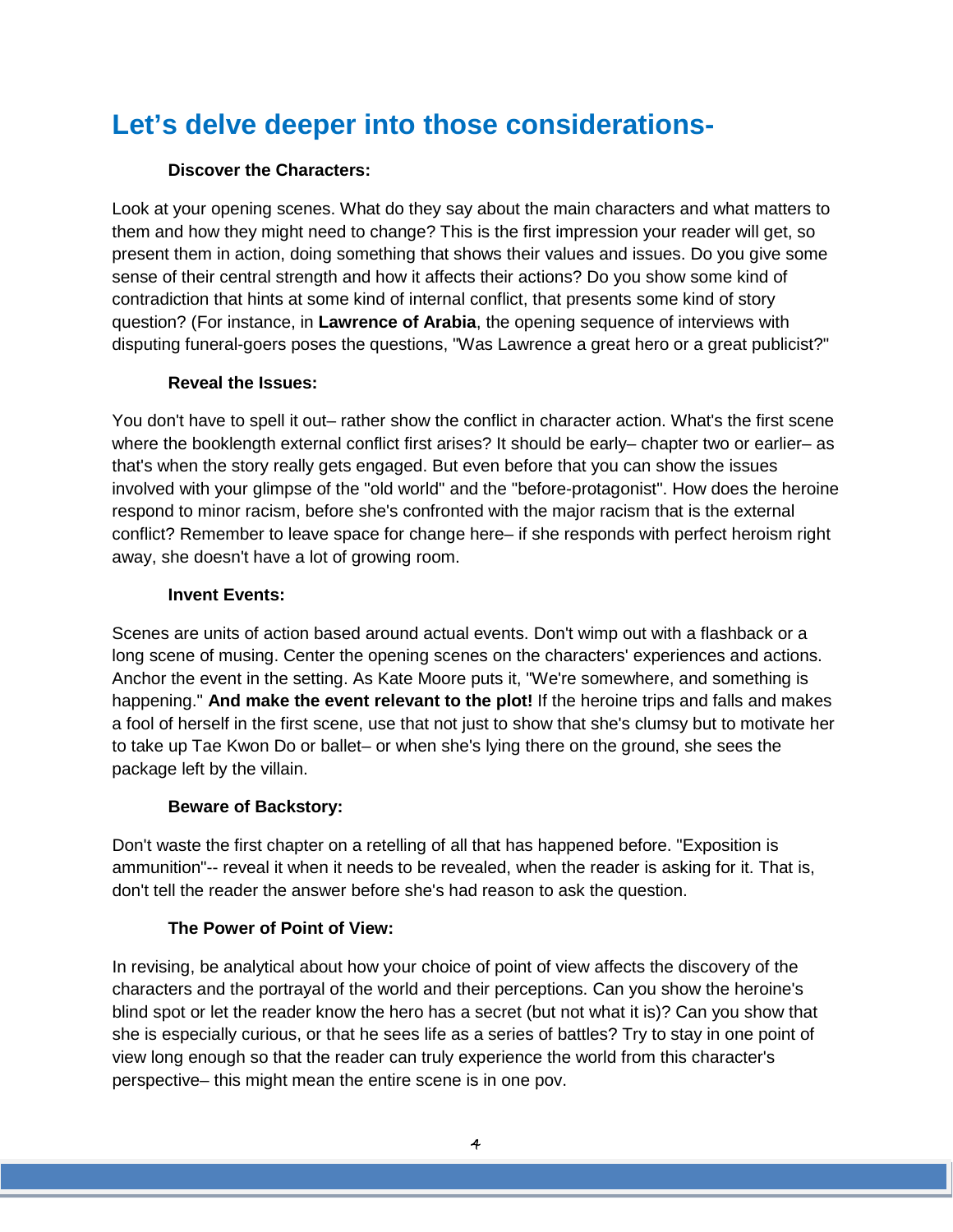#### **The Virgin Reader:**

When you've got the first chapters done, ask for a read by a "virgin reader" or two, who know nothing about the story. As they read, they should tell you what they're experiencing, what questions they have, what emotions they feel, where they're confused, where they're intrigued. At the end of each chapter, have them tell you what they know... and what they only suspect... and what they're asking. Does they know what you want her to know? Is they suspecting what you want her to suspect? (For example, "I don't think Brad's the hero, even though Sarah is in love with him.") Are they asking the questions you want them to ask? (For example, "Is Brad going to take advantage of her? Is Jake going to get mad at her?")

#### **Revise and Reinvent:**

If the opening chapters don't get the response you want, reinvent them. Step back and analyze each scene. What is your purpose in the opening scene? What impression do you want the reader to have of the character? What do you want the readers to understand about the world and the issues of the book? You might have to rewrite the opening altogether to accomplish these purposes– but that's good. Imagine this is your only chance with the editors, agents, and readers. They won't give you the benefit of the doubt. This is it.

#### **The Brink of Change:**

This opening act should show the world and the protagonist on the brink of significant change. Make sure the characters have reason to take on the plot, whether that motivation comes from the immediate goal ("I want to go to the homecoming dance with Brad") or is forced by the initial plot events ("I want to survive this kidnapping!").

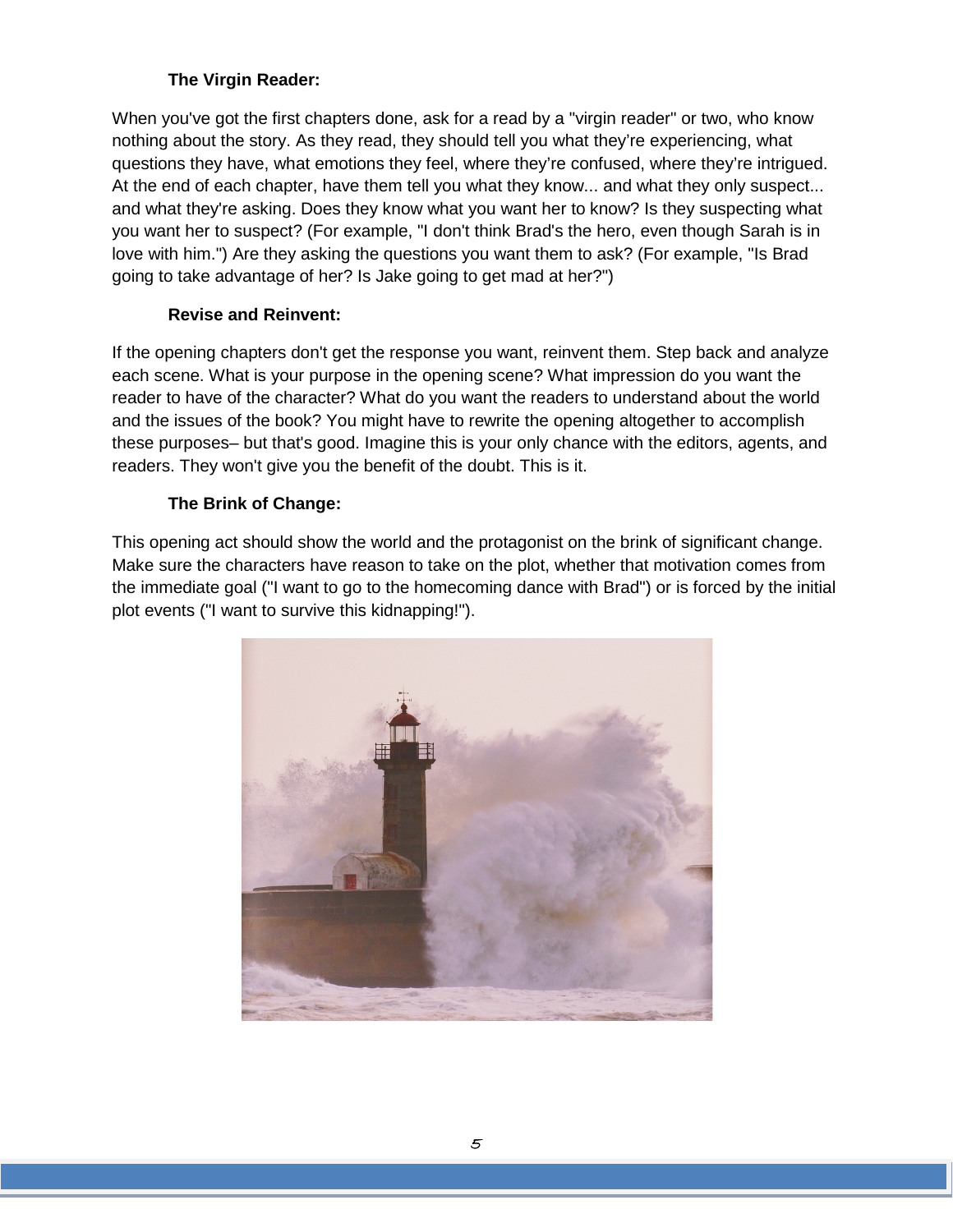## **DONE? NOT YET. GO BACK AND CHECK-**

**1. Check for Coherence**: Look for plot gaps, logic lapses, a missing link between cause and effect. A coherent plot depends on events having later consequences. Every action must have both a cause and an effect. Be especially wary of coincidence as a cause of any plot event.

- A. What has to happen as you've set up the situation? Secret outed, liar revealed, treasure located, family restored, what? Watch especially for dangling plot threads. If there's a gun in Act One, it ought to go off in Act Three, or the reader will be wondering at the misfire.
- B. Look especially for missing actions, revelations, discoveries by the protagonist, because the reader is likely to notice those. This is the protagonist's journey– never forget that the active protagonist is going to be involved in almost every plot event.
- C. It's a good idea to outline your subplots and make sure all of them have resolved somehow (though the resolution can be ambiguous and take place offstage).
- D. If you have an antagonist, and especially if you have a villain, it's a good exercise to outline his/her storyline too. What's his motivation, what's his goal, what's his conflict? How does she respond to the protagonist's actions? Don't have the villain just sitting around waiting to be defeated; make the villainy a continuing source of conflict for the protagonist.

**2. Scene Dynamics:** Pacing is a function of how many irrevocable events happen in a sequence. The best way to improve pacing is to put at least one irrevocable event in every scene. *Irrevocable* means having an effect on the course of the plot. This doesn't have to be a cataclysm– it can be a conversation that leads to an alliance, a revelation, a meeting. The significance doesn't have to be clear immediately.

- A. Make sure you know where your external plot turning points are. Those are the essential events, where the plot changes because of the actions or experiences of the protagonist. Often they come at the end of a sequence of three or four scenes of setup. Can you show the action building until the tension is so great that the plot must turn? (By the way, an outline of the scenes and their essential irrevocable events is a good way to start writing a synopsis or revising the plot.)
- B. If there is a love story in here, go over the romance turning points for coherence, causeeffect, and connection to the external plot. The two plots should be braided, not parallel, so that each romantic turning point has a major effect on the external plot. Remember the romantic purpose: These two people are on a journey to love, and they need to grow and change, so at the end they will have earned the love you have waiting for them.
- C. Strong plots depend on strong scenes, so outline the scenes you know you need and see how you can increase their drama. Start with the scene seed– what you know needs to happen in the scene (such as "heroine must find out that her new lover is an undercover FBI agent"). List three or four different ways this can happen, given the scope of the story and the protagonist's character. Which is most dramatic, and how can you use it plausibly?
- D. Can you add more action, especially more protagonist action? This doesn't have to be "plot-affecting action" but should have some dramatic purpose, such as to prepare the protagonist for some important event. Can you increase the vividness of events through setting? Think about Rocky– he could have punched a punching bag, but there's more drama and character in him punching away at a side of beef in a meat freezer.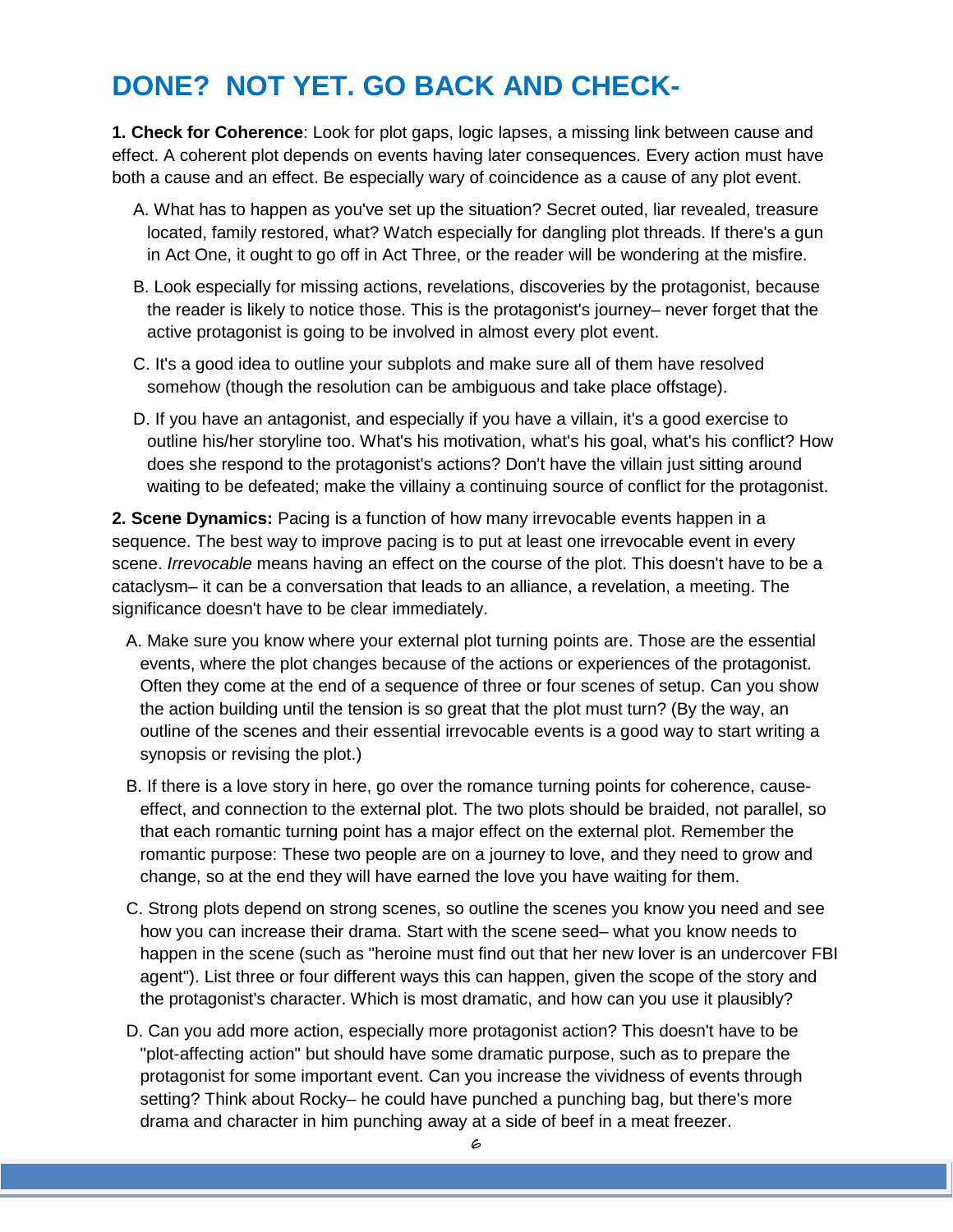**3. The Emotional Arc**. Make sure every event has some emotional consequences or some effect on the internal journey. This is especially important during the time of rising conflict. The emotional arc of the story depends on the link between cause (event) and effect (emotional change), but don't stop there. Make sure the emotional change leads to some action or decision that wouldn't otherwise occur that way– that is, make the emotional change the cause (in part) of some new event. That way the connection of cause to effect is through emotion.

- A. Keep it individual, however; the protagonist, with that particular backstory, goals, and needs, will respond *how* to this event? And how will that emotional change manifest in future actions?
- B. With a romance, the events in the external plot should have an effect on the relationship or interaction between the lovers-to-be: Does discovering he's FBI make her trust him less or more? Does it make him guilty or defiant or both?
- C. And don't forget the reverse is true too– the emotional changes inspired in the romance plot will also affect the external plot. After the first kiss, will they become allied in their quest for the treasure... or will they be even more intent on their rivalry?

**4. Power Up the Protagonist**. Once you chart most of the protagonist's journey, go back and see where you need to deepen motivation, add another jolt of conflict, clarify character, increase stakes, make it more internally coherent.

- A. Motivation: Are there actions the protagonist takes (or the antagonist, for that matter) where you feel you're stretching for motivation? Can you give more reason for the pro to take that action? Remember you have to keep the motivation strong enough that the protagooist keeps going on despite the threat to identity, life, health, job, etc.
- B. Conflict: At any point, does the energy flag because the conflict sags? Can you give another jolt of conflict by upping the antagonist's response to the protagonist's actions? Remember that conflict seldom remains static. It will change as the protagonist makes choices and takes actions to deal with it.
- C. Character: Is the protagonist overburdened with traits and overloaded with strengths? You can't make a believable protagonist if you just keep layering on new skills and problems. Find the center of this character– the central conflicts, the central strengths– and work out from there. If you find yourself thinking, "Well, I guess I better make him a mathematical genius too so he can figure out the lottery system and win a million so he can buy the house he needs..." think again. Go back to the central person and find how THAT PERSON would manage to buy a house if he needs one. Accept the reality of your protagonist, which includes the limitations, and use that to individualize the plot.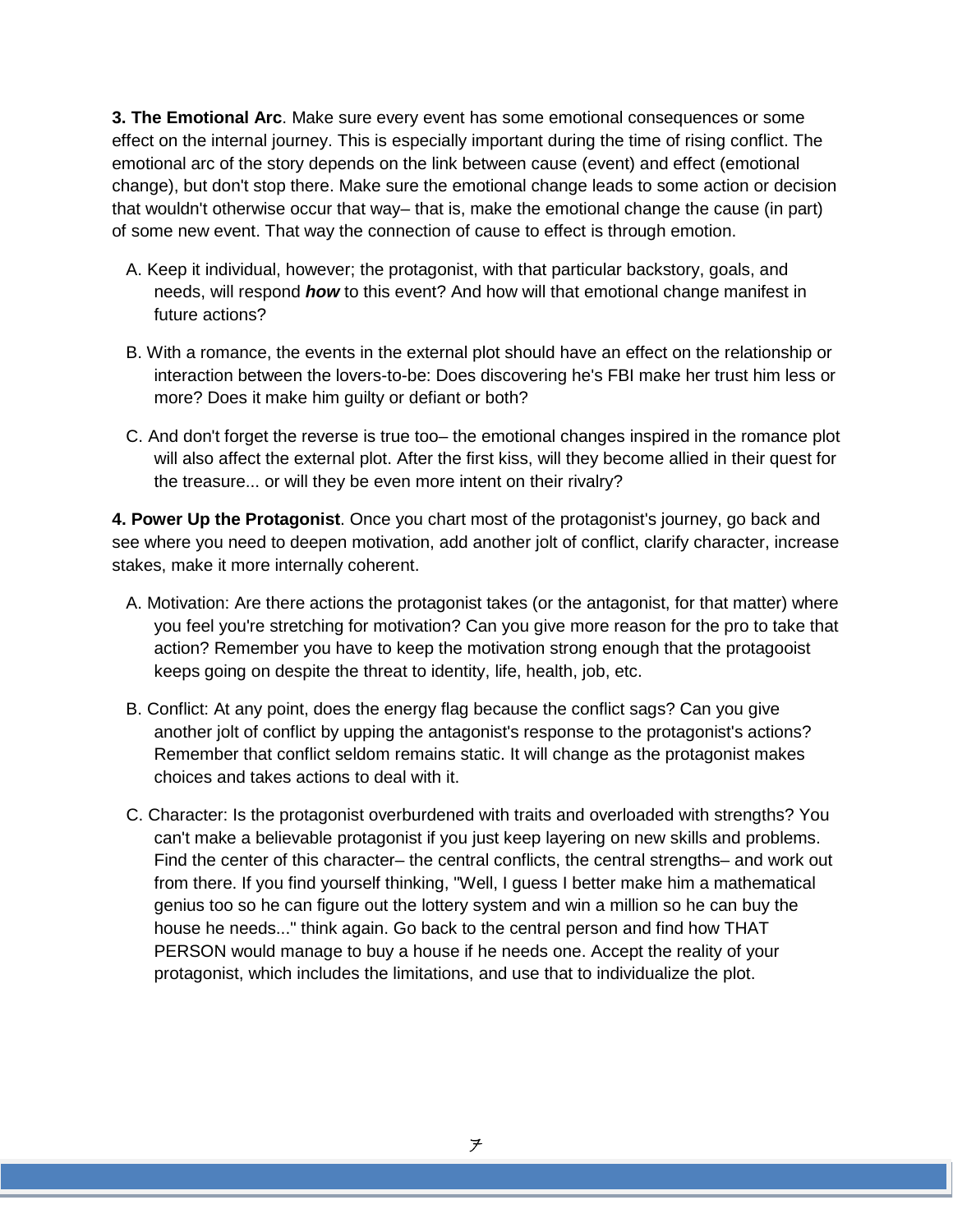**5. Answer the Questions and Complete the Journey.** Go back over your story questions. These are not sacred-- you can change them, but the plot should add up to the questions and their answers. This is where you check if the opening sets up the ending of the story… which means now flip forward to the ending chapters to make sure.

- A. In the end, is the external question answered? If question and answer don't match, which do you want to keep? Or how can you account for the disconnect?
- B. Read over for the emotional/psychological arc. Has the charcater completed the internal journey?
- C. In a romance, look to which partner has the longest journey to love. Has he/she really made that journey? Don't have one partner coming 90% of the way towards the other, who actually has the farthest to go. The rule of thumb is that the one who has the most difficulty committing should be the one who makes the final, and essential, commitment. (Be particularly careful with "dark and dangerous heroes"-- they above all must make a true commitment of giving love, and not just accept the love that's offered.)

**6. Back to the beginning**: Check to make sure you haven't foreshadowed or told TOO MUCH. It's a delicate balance to get 'just enough' done in the opening, which is why this should be handled more in revision. That way you have the clay already molded (the chapters drafted, I mean), and just need to chip and sculpt till it's perfect.

So make sure that you've withheld a bit, so that the reader has to participate. Bury your backstory, add subtext to dialogue, use point of view to make the reader guess at reality. It should all add up in the end, but the readers will thank you for letting them fit a few of the puzzle pieces in.

*In my beginning is my end. Now the light falls Across the open field, leaving the deep lane Shuttered with branches, dark in the afternoon.*

TS Eliot, from "East Coker"